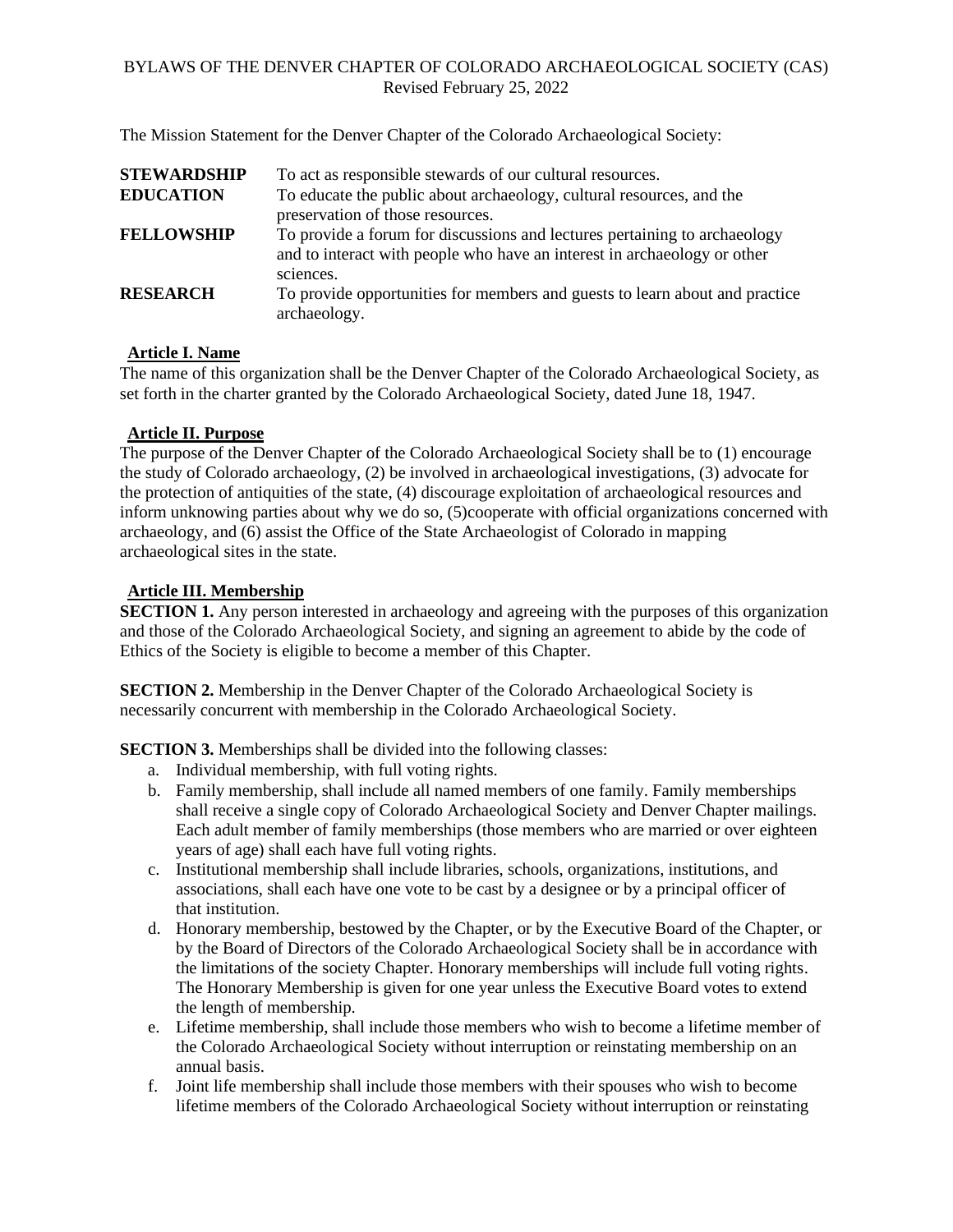membership on an annual basis.

Student membership, shall receive the same privileges of an Individual membership, but with annual dues at a discounted rate. The Chapter has established a student fund, consisting of gift donations to the Chapter, from which to draw the additional cost of the dues. To be eligible, one must be a high school student, a college-level undergraduate, or a postgraduate student. The student must be currently enrolled in coursework related to archaeology or have an interest in archaeology. The Chapter will confirm student status by requesting Student members provide a valid, current student ID at time of enrollment or reinstatement of membership.

g. Retired/Inclusive membership shall include any person retired or on a fixed income.. Retired/Inclusive memberships are charged one-half the portion of the State CAS dues and the full portion of the Chapter dues. This membership shall not receive Southwestern Lore physically but can access digital copies, and will have voting rights and receive all other mailings to members.

**SECTION 4.** Dues, set in accordance with the classes of membership, shall be established by the Executive Board and approved by the membership, and are subject to annual review. Dues are payable March 1 of each year. Members will be allowed to renew until June 1 or membership will not be renewed.

**SECTION 5.** The subscription rate for the All Points Bulletin to non-members shall be set by the Executive Board.

**SECTION 6.** Rejection of application for membership and the termination of membership shall be consistent with the rules set forth in the State CAS Constitution and/or Bylaws. The criteria for rejection shall be: Violation of the Society's Code of Ethics, Chapter Bylaws, or other good cause.

# **Article IV. Officers**

**SECTION 1.** The officers of the Chapter shall include President, Vice-President, Secretary, Treasurer, Membership Secretary, Representative to the Colorado Archaeological Society and PAAC Coordinator, and four Directors. Officers shall be elected by the membership. Additionally, there shall be two positions appointed by the President: a Historian and a Librarian (who additionally serves on the CAS Library Committee).

**SECTION 2.** Officers shall perform the duties prescribed by these Bylaws and by the parliamentary authority adopted by the Chapter.

- a. President:
	- 1. To preside over all Chapter regular and Executive Board meetings.
	- 2. To appoint committee chairpersons as necessary.
	- 3. To see that each Chapter member is provided with a copy of the Chapter Bylaws.
	- 4. To see that the names of all appointed committee chairpersons are published in the All Points Bulletin.
	- 5. To maintain the Chapter Charter and to present it to his/her successor.
	- 6. To serve as a member of the Board of Directors of the Colorado Archaeological Society.
- b. Vice-President:
	- 1. To perform all the duties of the President in the President's absence.
	- 2. To arrange and present each monthly Chapter program.
	- 3. The Vice-President will also arrange for the speaker for the first quarter programs of the upcoming year.
- c. Secretary:
	- 1. To record and present for publication the minutes of each monthly Chapter meeting.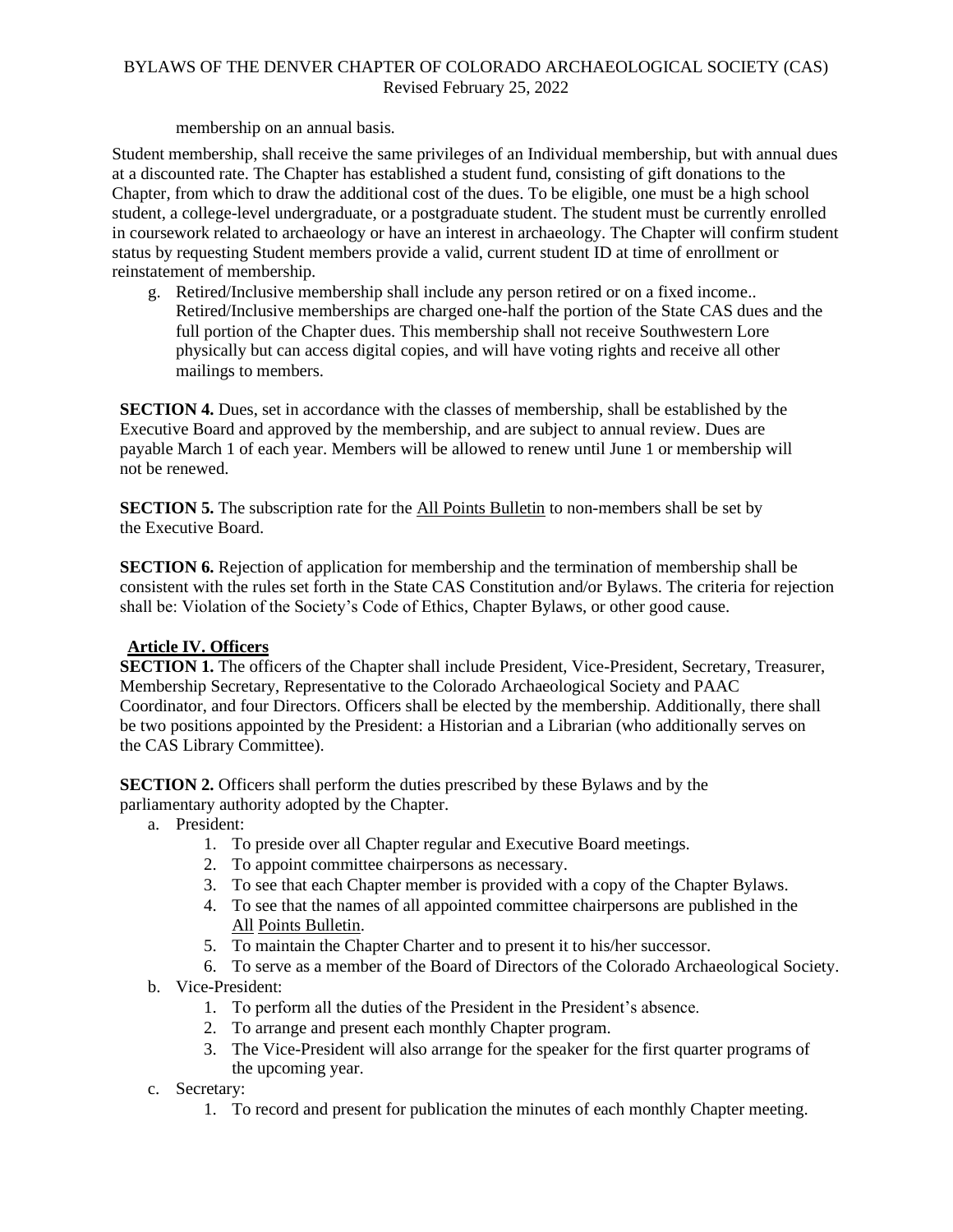- 2. To record and present for publication the minutes of each Executive Board meeting.
- 3. To receive and tally absentee ballots at general membership elections and votes.
- d. Treasurer:
	- 1. To collect and record payment of all dues.
	- 2. To collect and keep record of all special funds.
	- 3. To present the membership at each monthly meeting an itemized statement of finances.
- e. Membership Secretary
	- 1. To assist the Treasurer.
	- 2. To maintain and publish annually the membership list in good order.
	- 3. To deal with correspondence, monitor dues, and resolve other membership issues.
	- 4. To provide mailing labels for member mailings.
- f. Directors:
	- 1. To audit the previous year's records of the Treasurer at the beginning of the new calendar year and to report the results of the audit at the March meeting.
	- 2. To serve as an advisory body to the other officers.
- g. Representative to the Colorado Archaeological Society and PAAC Coordinator:
	- 1. To represent the Denver Chapter as a member of the Colorado Archaeological Society Board of Directors and to attend the Colorado Archaeological Society meetings.
	- 2. To report to the Chapter membership any business transactions by the Colorado Archaeological Society throughout the year.
	- 3. To assist in the coordination and establishment of the schedule for PAAC classes with the Assistant State Archaeologist. To organize the enrollment of participants and to collect PAAC class fees.
	- 4. To serve as a liaison for PAAC business between the Executive Board and the Assistant State Archaeologist.
	- 5. To report in a timely manner to the Executive Board and the Assistant State Archaeologist.

**SECTION 3.** The term of office of all Officers except the Directors shall be one year, from January 1 to December 31; the term of Office of the Directors shall be two years, and so arranged that two are elected annually.

**SECTION 4.** Any voting member in good standing shall be eligible to hold office. No member shall hold more than one elected office at a time. The immediate past president shall be an ex-officio member of the Executive Board.

**SECTION 5.** Resignation, appointment of vacancies, and recall of officers.

- a. The resignation of any officer shall be submitted in writing to the Chapter President.
- b. The President shall appoint all vacancies occurring during the year.
- c. Officers may be subject to recall. The reasons for recall shall be specified and limited to:
	- 1. Failure to fulfill the duties of the office, as stated in the Bylaws.
	- 2. Willful violations of the CAS Code of Ethics. The required Executive Board vote for recall shall be 3/4 of all of the Executive Board members.

### **Article V. Election of Officers**

**SECTION 1.** Election of officers shall be held during the regular meeting in November of each year. If it is impossible to meet in November, the election will be held at the next regular meeting or virtually online.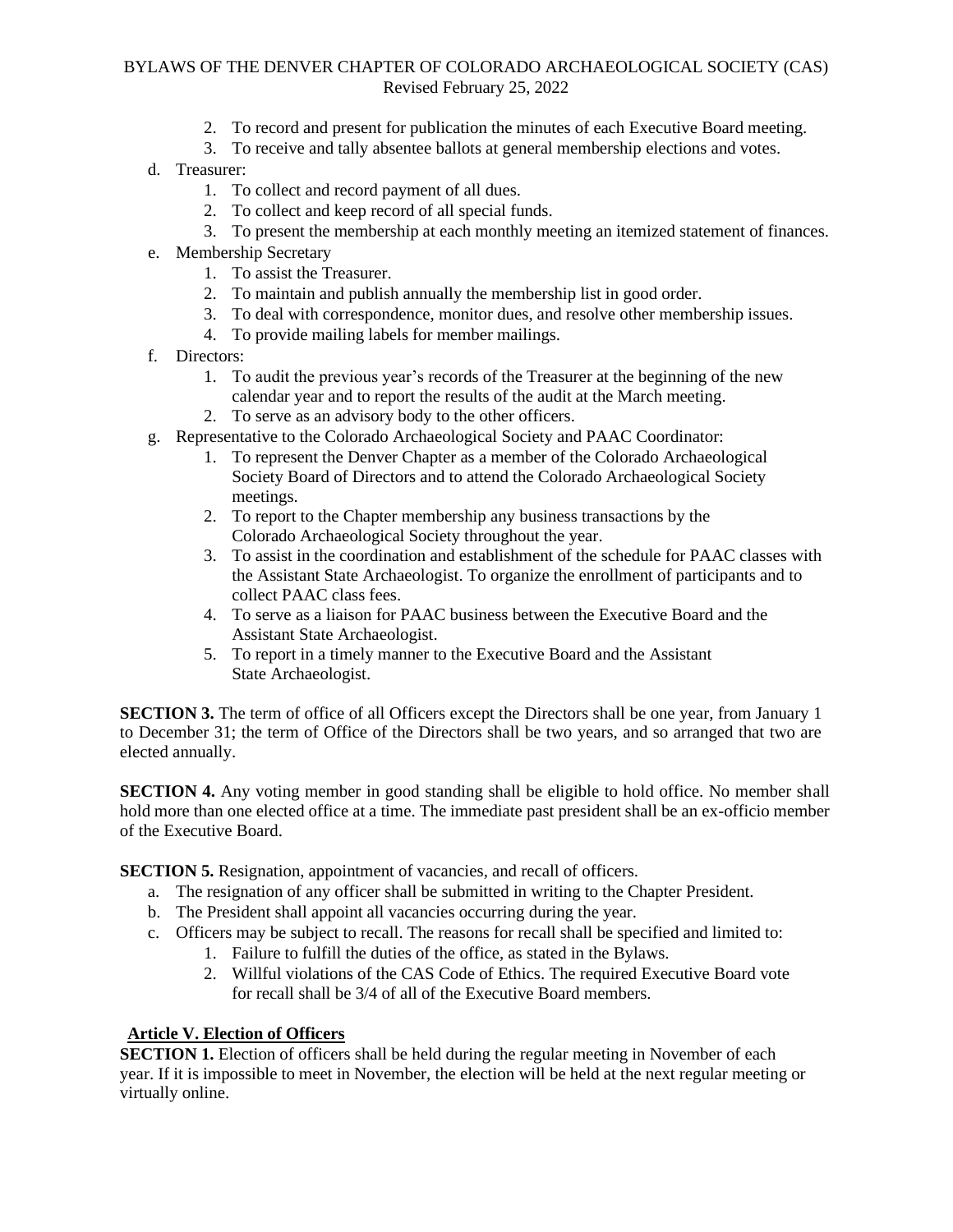**SECTION 2.** Annually**,** at the statewide meeting held in July, a nominating committee of five members shall be elected by the Chapter. It shall be the duty of this committee to nominate candidates for the offices to be filled at the November meeting. The nominating committee shall endeavor to have at least one Executive Board member be a past President, Vice-President, Secretary, or Treasurer. The nominating committee shall report at the regular meeting in October. At that time additional nominations from the floor will be permitted. Any member who is unable to attend the October meeting may present nominations in writing to the secretary prior to the October meeting. A list of all nominees shall be published in the November issue of the All Points Bulletin.

**SECTION 3.** Ballots shall be printed listing all nominees for each office and shall be distributed at the November meeting to the eligible voting members in attendance as needed. Any member wishing to vote absentee must contact the Secretary of the Chapter in writing prior to the October meeting in order to receive a ballot. Absentee ballots must be signed and returned to the Secretary prior to the start of the November meeting. Votes shall be tallied by three voting members of the Chapter appointed at the time of the election by the President. In order for a ballot to be counted, no more than one name shall be checked for each office. Results of the election shall be announced prior to the adjournment of the meeting at which the election takes place. Unopposed candidates may be approved by voice vote of members present.

#### **Article VI. Executive Board**

**SECTION 1.** The elected officers of the Chapter, including the Directors, shall constitute the Executive Board.

**SECTION 2.** The Executive Board shall have general supervision of the affairs of the Chapter, fix the hour and place of meetings, make recommendations to the Chapter, see that the All Points Bulletin is published monthly, and perform such other duties as are designated by the membership from time to time. The Executive Board shall be subject to the orders of the Chapter and none of its acts shall conflict with action taken by the Chapter.

**SECTION 3.** Executive Board meetings will be held monthly. Special meetings of the Executive Board can be called by the President and shall be called upon the written request of three members of the Executive Board. All Executive Board meetings shall be open to the general membership. Five members of the Executive Board constitute a quorum.

#### **Article VII. Chapter Committees**

**SECTION 1.** The Denver Chapter of the Colorado Archaeological Society shall appoint Committees to oversee functions within the Denver Chapter at the discretion of the Executive Board. The Committees shall include but not be limited to: Membership, Field Trips/Special Events, Scientific Activities, Education, Library/Equipment, Publications, Financial, and Long Range Planning.

**SECTION 2.** These Committees will carry out the goals established by the Executive Board based on needs and interests.

**SECTION 3.** The members of the Committees shall be solicited and selected from the current members of general Chapter membership.

### **Article VIII. Meetings**

**SECTION 1.** The regular meetings of the Chapter shall be held at a date and time designated by the Executive Board. These Chapter meetings will be shared with Chapter members prior to the